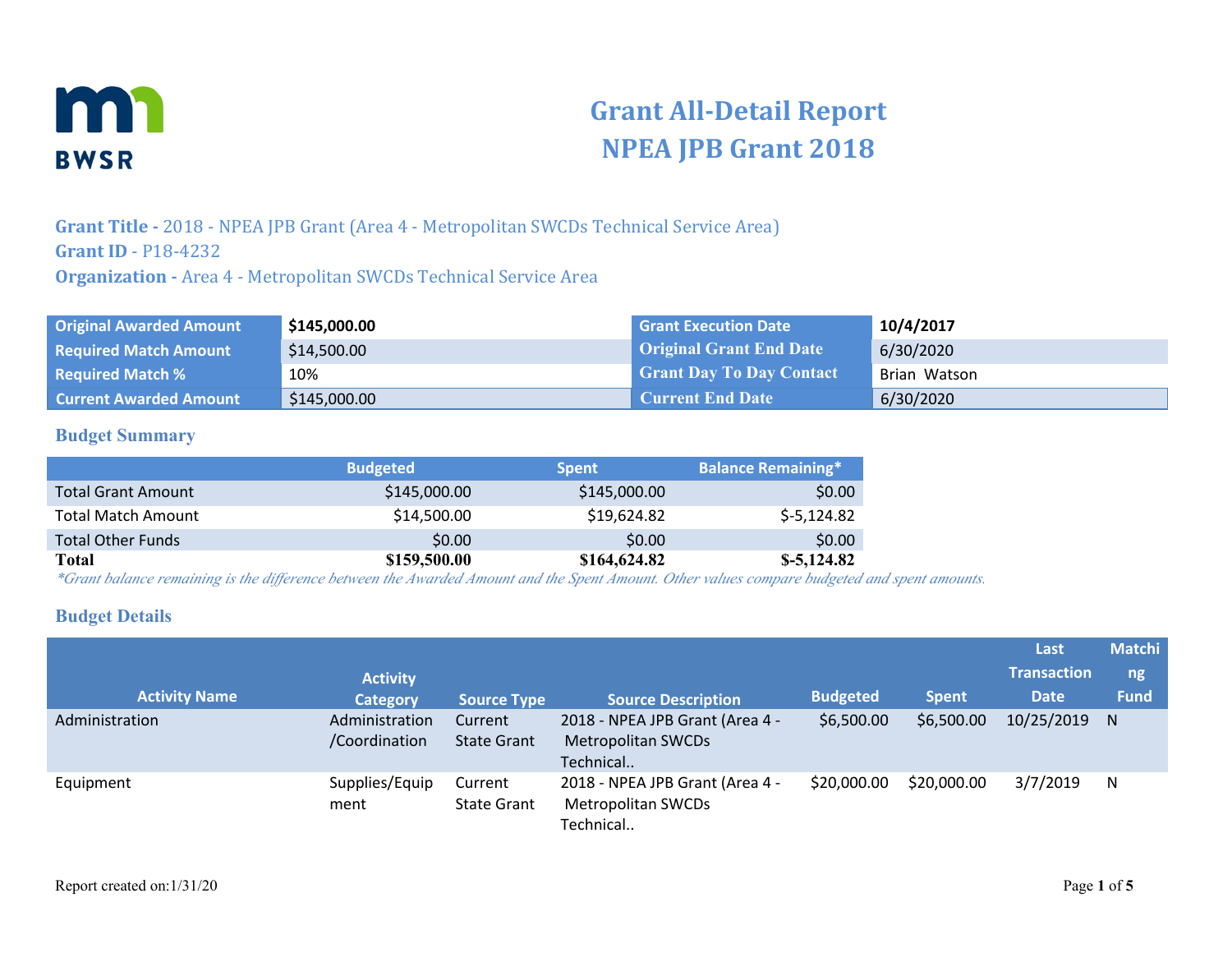|                                         |                                         |                               |                                                                           |                 |                  | Last               | <b>Matchi</b> |
|-----------------------------------------|-----------------------------------------|-------------------------------|---------------------------------------------------------------------------|-----------------|------------------|--------------------|---------------|
|                                         | <b>Activity</b>                         |                               |                                                                           |                 |                  | <b>Transaction</b> | ng,           |
| <b>Activity Name</b>                    | <b>Category</b>                         | <b>Source Type</b>            | <b>Source Description</b>                                                 | <b>Budgeted</b> | <b>Spent</b>     | Date               | <b>Fund</b>   |
| Supplies/Training                       | Supplies/Equip<br>ment                  | Current<br><b>State Grant</b> | 2018 - NPEA JPB Grant (Area 4 -<br><b>Metropolitan SWCDs</b><br>Technical | \$18,500.00     | \$18,500.00      | 9/27/2019          | N             |
| <b>Technical/Engineering Assistance</b> | Technical/Engi<br>neering<br>Assistance | Current<br><b>State Grant</b> | 2018 - NPEA JPB Grant (Area 4 -<br><b>Metropolitan SWCDs</b><br>Technical | \$100,000.00    | \$100,000.0<br>0 | 11/6/2019          | N             |
| <b>Technical/Engineering Assistance</b> | Technical/Engi<br>neering<br>Assistance | Local Fund                    | 2018 Local Grant Match                                                    | \$14,500.00     | \$19,624.82      | 11/6/2019          |               |

## **Activity Details Summary**

| <b>Activity Details</b> | Total Action Count Total Activity Mapped | <b>Proposed Size / Unit</b> | Actual Size / Unit |
|-------------------------|------------------------------------------|-----------------------------|--------------------|
|                         |                                          |                             |                    |

# **Proposed Activity Indicators**

| <b>Activity Name</b>                                                                                                                                                                                                           | <b>Indicator Name</b> | Value & Units | <b>Example 18 Materbody</b> Calculation Tool | <b>Comments</b> |
|--------------------------------------------------------------------------------------------------------------------------------------------------------------------------------------------------------------------------------|-----------------------|---------------|----------------------------------------------|-----------------|
|                                                                                                                                                                                                                                |                       |               |                                              |                 |
| the second contract of the second contract of the second contract of the second contract of the second contract of the second contract of the second contract of the second contract of the second contract of the second cont |                       |               |                                              |                 |

### **Final Indicators Summary**

| <b>Indicator Name</b> | <b>Total Value</b> | Unit |
|-----------------------|--------------------|------|
|                       |                    |      |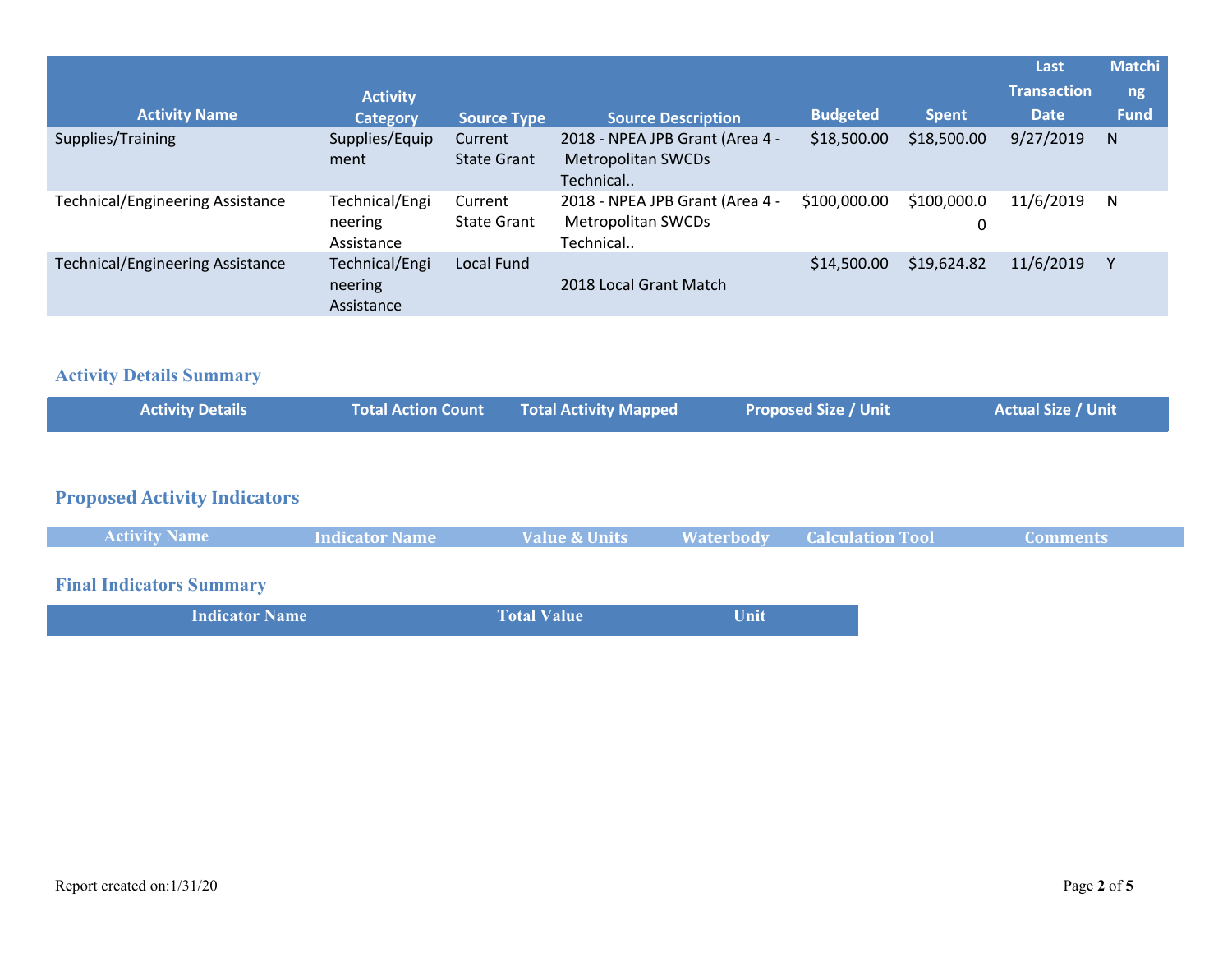### **Grant Activity**

| <b>Grant Activity - Administration</b>               |                                                                                                                                                                                                                                                                                                                                                                                                                                                                                                                                                                                                                                                                                                                                                                                                                                           |                 |           |  |
|------------------------------------------------------|-------------------------------------------------------------------------------------------------------------------------------------------------------------------------------------------------------------------------------------------------------------------------------------------------------------------------------------------------------------------------------------------------------------------------------------------------------------------------------------------------------------------------------------------------------------------------------------------------------------------------------------------------------------------------------------------------------------------------------------------------------------------------------------------------------------------------------------------|-----------------|-----------|--|
| <b>Description</b><br><b>Category</b>                | Administration of Grant. Including preparing work plan, reporting through e-LINK, preparing monthly financial reports,<br>maintaining and distributing Member application forms, tracking approved project activity and funding, processing<br>payments, records retention, purchasing of equipment or maintaining inventory of equipment. (Includes \$5,500 for<br>Dakota as ETA Host, and \$1,000 for Scott at MCD Fiscal Agent.)                                                                                                                                                                                                                                                                                                                                                                                                       |                 |           |  |
| <b>Start Date</b>                                    | ADMINISTRATION/COORDINATION<br>$4-Oct-17$                                                                                                                                                                                                                                                                                                                                                                                                                                                                                                                                                                                                                                                                                                                                                                                                 | <b>End Date</b> | 31-Dec-19 |  |
| <b>Has Rates and Hours?</b><br><b>Actual Results</b> | No.<br>The workplan for this grant was approved on October 4, 2017 and the grant was fully executed by BWSR on October 4,<br>2017. Administrative activities include preparing grant work-plan, generating financial and budget reports, coordinating<br>application forms and quarterly reimbursement forms from member districts, approving projects and funding requests,<br>processing payments, secured insurance, update inventory of equipment. During this grant period fiscal activities were<br>the responsibility of Scott SWCD and host activities are the responsibility of Dakota County SWCD. From the NPEAP and<br>ESTS Grant, each member district was allocated \$28,000 with the option of using up to \$3,000 for training, supplies, and<br>small equipment. Each district was asked to contribute \$3,500 in match. |                 |           |  |
|                                                      |                                                                                                                                                                                                                                                                                                                                                                                                                                                                                                                                                                                                                                                                                                                                                                                                                                           |                 |           |  |
| <b>Grant Activity - Equipment</b>                    |                                                                                                                                                                                                                                                                                                                                                                                                                                                                                                                                                                                                                                                                                                                                                                                                                                           |                 |           |  |
| <b>Description</b>                                   | Equipment. One-time lump sum provided to Technical Service Area 4 in FY18 to pay for survey gear or equipment for<br>increased engineering capacity.                                                                                                                                                                                                                                                                                                                                                                                                                                                                                                                                                                                                                                                                                      |                 |           |  |
| <b>Category</b>                                      | SUPPLIES/EQUIPMENT                                                                                                                                                                                                                                                                                                                                                                                                                                                                                                                                                                                                                                                                                                                                                                                                                        |                 |           |  |

**Start Date 19 Contract 19 Contract 20 Contract 20 Contract 20 Contract 20 Contract 20 Contract 20 Contract 20 Contract 20 Contract 20 Contract 20 Contract 20 Contract 20 Contract 20 Contract 20 Contract 20 Contract 20 C Has Rates and Hours?** No Actual Results **Funds in this activity have been used toward the purchase of Trimble R10 Tablet and Accessories for Carver SWCD, and a** Trimble GPS and Accessories for Ramsey CD.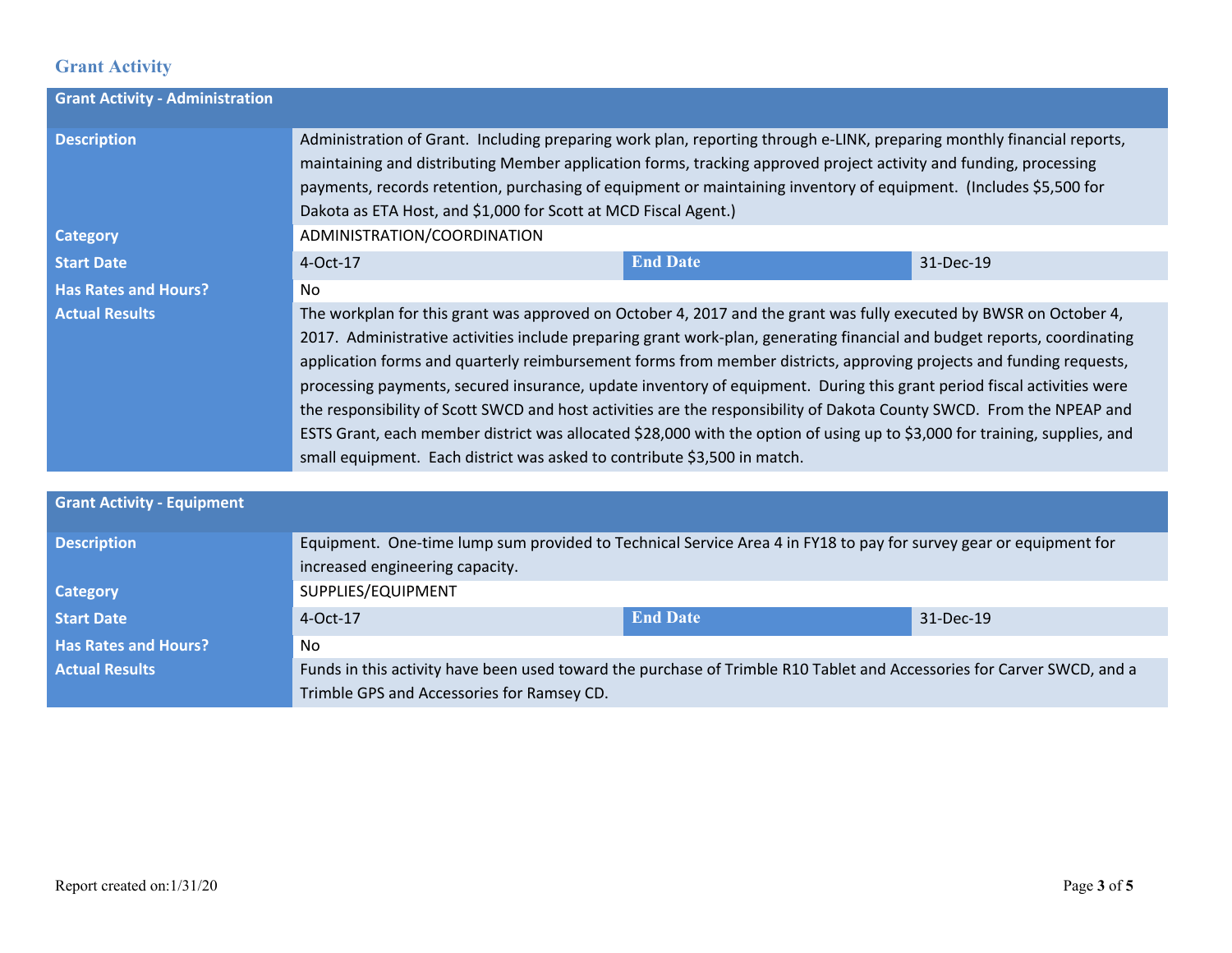| <b>Grant Activity - Supplies/Training</b> |                                                                                                                                                                                                                                                                                                                                                  |                                                                                                                 |           |  |
|-------------------------------------------|--------------------------------------------------------------------------------------------------------------------------------------------------------------------------------------------------------------------------------------------------------------------------------------------------------------------------------------------------|-----------------------------------------------------------------------------------------------------------------|-----------|--|
| <b>Description</b>                        | Supplies, training, and Reoccurring Expenses. Including supplies such as battery packs for MCD owned survey gear,<br>monthly wireless service expenses, all MCD reoccurring expenses would come from NPEAP. Other expenses include<br>modeling software for individual members and staff training to be used in conjunction with the ESTS grant. |                                                                                                                 |           |  |
| <b>Category</b>                           | SUPPLIES/EQUIPMENT                                                                                                                                                                                                                                                                                                                               |                                                                                                                 |           |  |
| <b>Start Date</b>                         | $4-Oct-17$                                                                                                                                                                                                                                                                                                                                       | <b>End Date</b>                                                                                                 | 31-Dec-19 |  |
| <b>Has Rates and Hours?</b>               | No.                                                                                                                                                                                                                                                                                                                                              |                                                                                                                 |           |  |
| <b>Actual Results</b>                     | Funds in this activity have been for wireless service, a portion of the purchase of Trimble R10 Tablet and Accessories for                                                                                                                                                                                                                       |                                                                                                                 |           |  |
|                                           |                                                                                                                                                                                                                                                                                                                                                  | Carver SWCD, and a Trimble GPS and Accessories for Ramsey CD. Funding was also used for Educational Training on |           |  |
|                                           | Construction Supervision and Bioretention for Member staff of the Technical Service Area.                                                                                                                                                                                                                                                        |                                                                                                                 |           |  |

| <b>Grant Activity - Technical/Engineering Assistance</b> |                                                                                                                                                                                                                                                                                                                                                                                                                                                                                                         |                 |           |
|----------------------------------------------------------|---------------------------------------------------------------------------------------------------------------------------------------------------------------------------------------------------------------------------------------------------------------------------------------------------------------------------------------------------------------------------------------------------------------------------------------------------------------------------------------------------------|-----------------|-----------|
| <b>Description</b>                                       | Technical and Engineering Assistance. Provides funding for each Member to secure P.E. or skilled technical services from<br>private and in-house sources to perform planning, feasibility studies, design, survey, construction oversight and project<br>certification assistance. (Funding split between Members.)                                                                                                                                                                                     |                 |           |
| <b>Category</b>                                          | TECHNICAL/ENGINEERING ASSISTANCE                                                                                                                                                                                                                                                                                                                                                                                                                                                                        |                 |           |
| <b>Start Date</b>                                        | 4-Oct-17                                                                                                                                                                                                                                                                                                                                                                                                                                                                                                | <b>End Date</b> | 31-Dec-19 |
| <b>Has Rates and Hours?</b>                              | No.                                                                                                                                                                                                                                                                                                                                                                                                                                                                                                     |                 |           |
| <b>Actual Results</b>                                    | Funds in this activity have been used for "in-house" Member staff, contracting with other Member staff and contracting<br>with outside consultants. Activities have included both licensed engineer or technical staff services for planning, feasibility<br>studies, design, construction oversight and certification for non-point source pollution water quality management<br>practices. A total of sixteen reimbursements have been made to member SWCDs. Match has exceed the amount<br>required. |                 |           |

### **Grant Attachments**

| <b>Document Name</b>                      | <b>Document Type</b>      | <b>Description</b>                                            |
|-------------------------------------------|---------------------------|---------------------------------------------------------------|
| <b>2018 NPEA/Enhanced Tech Services</b>   | <b>Grant Agreement</b>    | 2018 Nonpoint Engineering and Enhanced Technical Assistance - |
|                                           |                           | Area 4 - Metropolitan SWCDs Technical Service Area            |
| 2018 NPEA/Enhanced Tech Services executed | <b>Grant Agreement</b>    | 2018 Nonpoint Engineering and Enhanced Technical Assistance - |
|                                           |                           | Area 4 - Metropolitan SWCDs Technical Service Area            |
| <b>All Details Report</b>                 | <b>Workflow Generated</b> | Workflow Generated - All Details Report - 01/29/2018          |
|                                           |                           |                                                               |